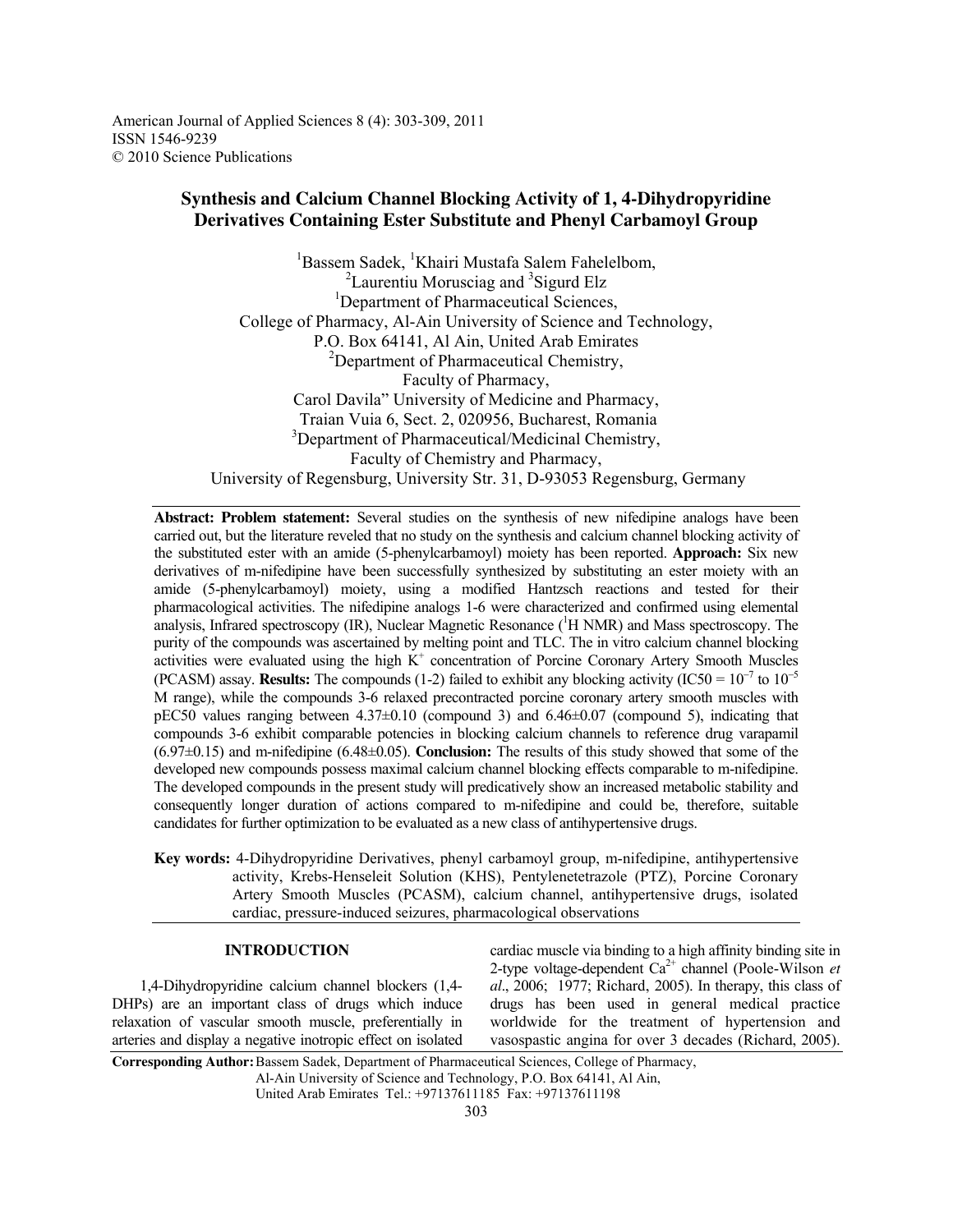Furthermore, there are considerable evidences that calcium is an important factor for the induction of epilepsy. Specifically, different seizure-inducing agents or procedures cause a rapid intraneuronal influx of calcium ions, which is causally related to the subsequent epileptiform activity (Richard, 2005; Beig *et al*., 2009; Otoom and Hasan, 2006; Samzadeh-Kermani *et al*., 2009). Conversely, calcium channel blockers have proven to be effective against the whole range of convulsive procedures including electro and Pentylenetetrazole (PTZ) convulsions (Ghasemi *et al*., 2010; Shafiee *et al*., 2004) and sound and high pressure-induced seizures (NGouemo *et al*., 2010; Luszczki *et al*., 2008). Previous quantitative structureactivity relationship studies of asymmetric derivatives indicated that the vasodilative as well as the anticonvulsant potency of 1,4-DHPs was dependent upon lipophilic character of the aliphatic substituents located at 3-,4- and 5-position of 1,4-DHPs skeleton (Khoshneviszadeh *et al*., 2009; Miri *et al*., 2009).

 In light of the previous pharmacological observations and therapeutic importance of 1,4-DHP class, it appeared of interest to design and synthesize new derivatives of *m*nifedipine in which for the first time a methyl ester is substituted by 5-phenylcarbamoyl at 5-position of 1,4- DHP ring system. The aim of such aromatic substitution was undertaken to evaluate the influence of such replacement on calcium channel blocking activity.

## **METERIALS AND METHODS**

**Materials:** All reagents were of analytical grades and were used as received without further purification. Most of the compounds were obtained from the following companies; Merck, Germany, Sigma-Aldrich, USA) and all aqueous solutions were prepared with double distilled water (DD-water).

**Instruments:** NMR spectra were recorded with a Bruker Avance 300 MHz spectrometer at 300 K, using TMS as an internal standard and chloroform-d1 as a solvent (Germany). IR spectra (KBr or pure solid) were measured with a Bruker Tensor 27 spectrometer (Germany). Melting points were determined with a Buechi B-545 (Romania). MS spectra were measured with a Finnigan MAT 95 (EI, 70 eV) or with a Finnigan Thermo Quest TSQ-7000 (ESI) (DCM/MeOH + 10 mmol/L NH4Ac), respectively (Germany). Elemental analyses were performed by the Analytical Laboratory of the University of Regensburg. All reactions were carried out under nitrogen. Chemical structures and names were created using ChemDraw Ultra 10.0 software.

#### **Chemical synthesis:**

**Synthesis of methylacetoacetic ester a:** A stirring solution of methanol (50 mmol) and 2,2,6-trimethyl-4*H*-1,3 dixine-4-one (7.1 g, 50 mmol) in 10 mL xylene was refluxed for 30 min. The reaction mixture was cooled, the xylene was removed and distillation of the mixture afforded methlacetoacetic ester which was used immediately in subsequent reaction to synthesize b.

**Synthesis of methyl-3-aminocrotonate b:** A solution of methylacetoacetate (4 mmol) and ammonium acetate (6 mmol) in 5 ml ethanol was refluxed for 24 h. After cooling the mixture, ethanol was removed and the resulting precipitate, methyl-3-aminocrotonate b is a white substance, mp 82-83°C, yield 67%. Then, b was immediately used in following subsequent reactions.

**Synthesis of bezylidene-3-oxo-N-phenylbutanamides c1-c6:** A stirring solution of corresponding substituted benzaldehyde derivative (2 mmol), correspondong substituted N-phenyl acetoacetamide derivative (2 mmol) and dry benzene (5 ml) was refluxed for 7 h, during which the resultant water was removed via Dean-Stark trap. After cooling, the benzene was removed and the residues were purified on silica-gel with chloroform-methanol-ethylacetate (92/4/4), to give pure compounds c1-c6.

**Synthesis of 5-(phenylcarbamoyl) 2, 6-dimethyl-4-(3 nitro (chloro) phenyl) 1, 4-dihydropyridine-3 carboxylate derivatives 1-6:** A stirring solution of methyl 3-aminocrotonate b (1.2 mmol) and compounds c1-c6 (1.2 mmol) in 5 ml 2-propanol was refluxed for 24h. After cooling, the solution was conentrated under reduced pressure and purified by recrystallization from a suitable solvent to give pure compounds 1-6.

## **Schematic diagrams 1-3 of the Synthesis 5- (phenylcarbamoyl)2,6-dimethyl-4-(2-**

## **nitro(chloro)phenyl)1,4-dihydropyridine-3-**

**carboxylate derivatives (1-6):** The synthetic route of the 1,4-DHP derivatives 1-6 was achieved following four stages outlined in Fig. 1-3. The first stage and second stage comprised the reaction of methanol with 2, 2, 6-trimethyl-4H-1, 3-dioxin-one to afford methylacetoacetic ester a (Cheung *et al*., 2010), which was converted into methy-3-aminocrotonate b through reaction with ammonium acetate Fig. 1. The third stage was accomplished by a reaction of corresponding substituted benzaldehydes with Nphenyl acetoacetamide leading to the corresponding intermediates c1-c6 Fig. 2 (Cheung *et al.*, 2010).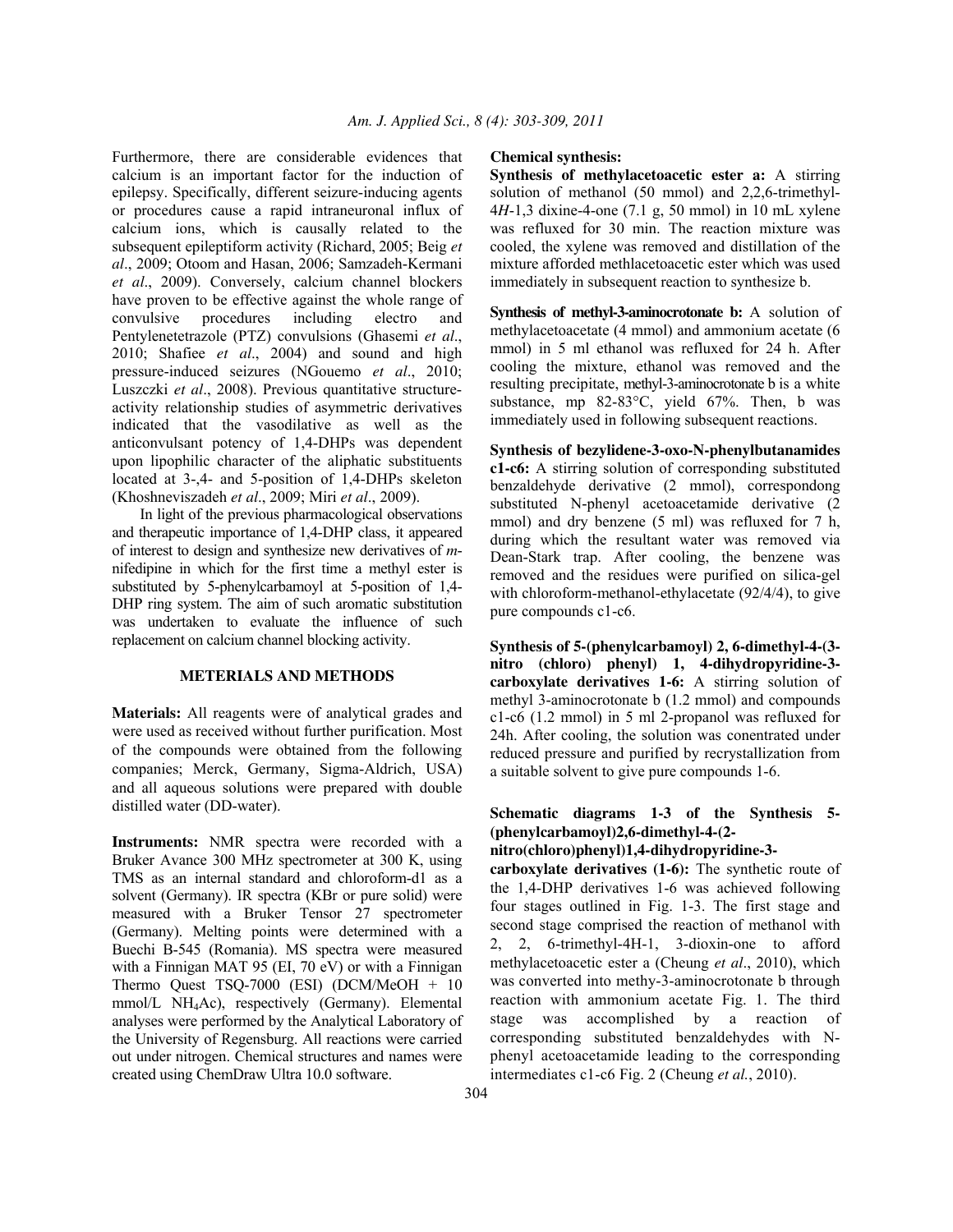

Fig. 1: The synthesis of methy-3-aminocrotonate b



Fig. 2: The synthesis of corresponding intermediates c1-c6



Fig. 3: The synthesis of titled compounds 1-6

In the fourth stage, titled compounds 1-6 were synthesized by a modified Hanstzch reaction, using a procedure reported by Cheung *et al*. (2010) (53.7- 73.3% yield) Fig. 3 (Cheung *et al*., 2010).

#### **Pharmacological activity:**

### **Pharmacology investigations on porcine coronary artery:**

**Method of Isolated tissue bath:** Porcine hearts were obtained from the local slaughterhouse and placed in ice cold oxygenated modified Krebs-Henseleit Solution (KHS) of the following composition (mM): NaCl 118, KCl 4.7, CaCl<sub>2</sub> 1.6, MgSO<sub>4</sub> 1.2, KH<sub>2</sub>PO<sub>4</sub> 1.2, NaHCO<sub>3</sub> 25 and D-glucose 11 (pH 7.4). The left anterior descending coronary artery (Ramus interventricularis anterior) and the right coronary artery (A. coronaria dextra) were dissected from the hearts, cleaned of fat and adhering tissue and cut into rings (approximately 2- 3 mm outer diameter and 3-4 mm in length). Rings were mounted between two stainless steel hooks, placed in 20-ml water-jacketed organ chambers and constantly exposed to oxygenated modified KHS  $(O_2/CO_2, 95:5\%;$ pH 7.4; 37°C). Tissues were equilibrated for 60 min under a resting tension of 2.0 g with buffer replacement after 30 min. Isometric force was measured with FMI TIM-1020 isometric force transducers connected to a TSE 4711 transducer coupler and a Siemens C 1016 compensograph. During a period of 200 min, tissues were stimulated three times with KCl (30 mM) with 5 and 3-min washing periods between each challenge. The presence or absence of endothelium was assessed functionally by measuring the extent of endotheliumdependent relaxation following application of substance P (10 nM) after the third KCl challenge. To inhibit vascular eicosanoid production by cyclooxygenase, experiments were performed in the continuous presence of indomethacin (6 µM) (Moritz *et al*., 2006).

**Compounds:** Compounds were dissolved in deionized water (verapamil) or ethanol (1-6) to a 100 mmol/L stock solution. Stock solutions were diluted in deionized water with the exception of 1-6 of which 10 mmol/L solutions were prepared in ethanol. Final organ bath concentrations of ethanol did not exceed 0.54%. Experiments with vehicle were run in parallel. Vehicle showed no relaxant response.

**Data analysis:** Data are presented as a mean± S.E.M and the number of animals used is indicated by n. Antagonist potencies were expressed as  $pEC_{50}$  values (negative logarithm to base 10 of the molar concentration of the agonist producing 50% of the maximum response). Maximal responses were expressed as  $E_{\text{max}}$  values (percentage of the maximum contractile response to KCl). Multiple comparisons between treatment groups were performed using the analysis of variance (ANOVA) followed by a Tukey's test. All other statistical evaluations were carried out using Student's t-test (unpaired for comparison of means between independent experiments, paired for comparison of means between experiment and control) after checking the homogeneity of the variances by Ftest. P values <0.05 were considered to be significant.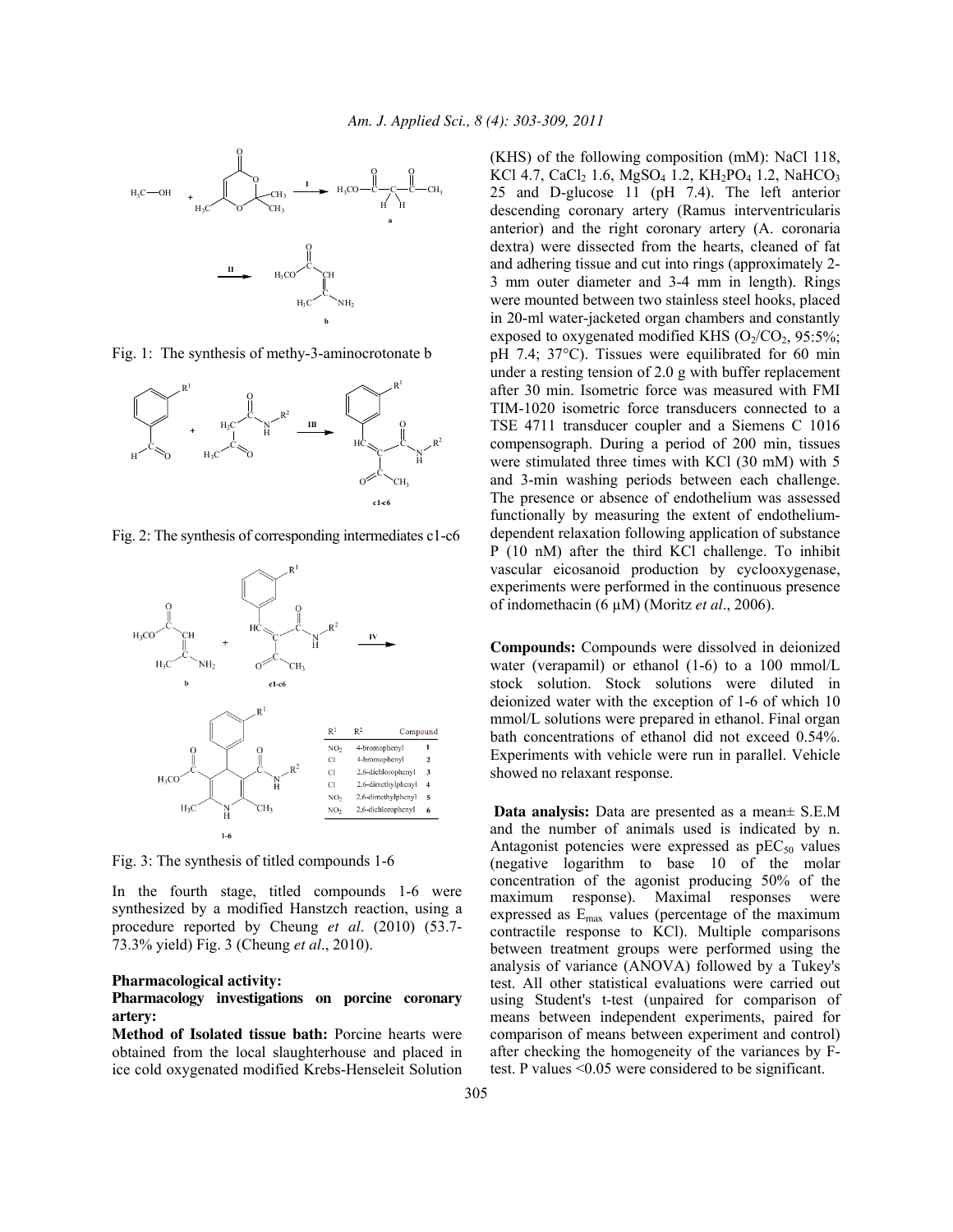#### **RESULTS**

**Identifacation and charterization of synthesized compounds:** The following are the properties and charterization of synthesized compounds.

**N-(4-bromophenyl)-2-(3-nitrobenzylidene)-3-oxobutanamide c1:** Yield: 53%, m.p.: 115–116 °C; Anal. Calcd. For C<sub>17</sub>H<sub>13</sub>N<sub>2</sub>O<sub>4</sub>Br: C, 52.46; H, 3.37; N, 7.20. Found: C, 52.05; H, 3.43; N, 7.48.

**N-(4-bromophenyl)-2-(3-chlorobenzylidene)-3-oxobutanamide c2:** Yield: 55%, m.p.: 119–120 °C; Anal. Calcd. For  $C_{17}H_{13}N_2O_4Cl$ : C, 53.92; H, 3.46; N, 3.70. Found: C, 53.51; H, 3.67; N, 3.28.

**2-(3-chlorobenzylidene)-N-(2, 6-dichlorophenyl)-3 oxo-butanamide c3:** Yield: 47%, m.p.: 113–114 °C; Anal. Calcd. For  $C_{17}H_{12}NO_2Cl_3$ : C, 55.39; H, 3.24; N, 3.80. Found: C, 54.91; H, 3.28; N, 3.49.

**2-(3-chlorobenzylidene)-N-(2, 6-dimethylphenyl)-3 oxo-butanamide c4:** Yield: 49%, m.p.: 118–119 °C; Anal. Calcd. For  $C_{19}H_{18}NO_2Cl$ : C, 69.62; H, 5.53; N, 4.27. Found: C, 69.23; H, 5.57; N, 3.99.

**N-(2,6-dimethylphenyl)-2-(3-nitrobenzylidene)- -3 oxo-butanamide c5:** Yield: 54%, m.p.: 110–111 °C; Anal. Calcd. For C<sub>19</sub>H<sub>18</sub>N<sub>2</sub>O<sub>4</sub>: C, 67.44; H, 5.36; N, 8.28. Found: C, 67.75; H, 5.58; N, 8.

**N-(2,6-dichlorophenyl)-2-(3-nitrobenzylidene)- -3 oxo-butanamide c6:** Yield: 56%, m.p.: 121–122 °C; Anal. Calcd. For  $C_{17}H_{12}N_2O_4Cl_2$ : C, 53.85; H, 3.19; N, 7.39. Found: C, 53.84; H, 4.03; N, 7.07.

**Methyl 5-(4-bromophenylcarbamoyl)-2,6-dimethyl-4(3-nitrophenyl)-1,4-dihydropyridine-3-carboxylate**  1: IR (KBr): ν(cm<sup>-1</sup>) 3348 (NH pyridine), 1700 (C=O ester), 1680 (C=O amide); <sup>1</sup>H NMR (CDCl<sub>3</sub>);  $\delta$  ppm = 8.18 (t, J= 1.90 Hz, 1H), 8.11-8.06 (m, 1H), 7.74-7.67 (m, 1H), 7.48 (t, J= 7.80, 1H), 7.40-7.34 (m, 2H), 7.27- 7.20 (m, 2H), 7.04 (bs, 1H, amide), 5.74 (bs, 1H), 5.01 (s, 1H, H4), 3.68 (s, 3H, OCH3), 2.35 (s, 3H, CH3), 2.34 (s, 3H, CH<sub>3</sub>); MS: m/z (%) 486 (M<sup>+</sup>, 44), 456 (100), 425 (22), 299 (10); Anal. Calcd. For  $C_{22}H_{20}BrN_3O_5$ : C, 54.33; H, 4.15; N, 8.64. Found: C, 53.84; H, 4.03; N, 8.58.

**Methyl 5-(4-bromophenylcarbamoyl)-4-(3 chlorophenyl)-2,6-dimethyl-1,4-dihydropyridine-3** carboxylate 2: IR  $(KBr)$ :  $v(cm^{-1})$  3312 (NH pyridine), 1679 (C=O ester), 1614 (C=O amide); <sup>1</sup>H NMR (CDCl3): δ ppm = 7.38-7.16 (m, 8H, aromatic), 7.04 (bs,

1H, amide), 5.68 (bs, 1H), 4.81 (s, 1H, H4), 4.78 (s, 1H, H4), 3.68 (s, 3H, OCH3), 2.35 (s, 3H, CH3), 2.34 (s, 3H, CH<sub>3</sub>); MS: m/z (%) 475 (M<sup>+</sup>, 97), 472 (17), 397 (15); Anal. Calcd. For  $C_{22}H_{20}BrClN_2O_3 \cdot 0.25 H_2O$ : C, 55.17; H, 4.28; N, 5.85. Found: C, 55.03; H, 4.73; N, 5.50.

**Methyl 4-(3-chlorophenyl)-5-(2,6 dichlorophenylcarbamoyl)-2,6-dimethyl-1,4-**

**dihydropyridine-3-carboxylate 3:** IR (KBr): ν(cm-<sup>1</sup> ) 3250 (NH pyridine), 1660 (C=O ester), 1608 (C=O amide); <sup>1</sup>H NMR (CDCl<sub>3</sub>):  $\delta$  ppm = 7.41-7.16 (m, 7H, aromatic), 6.88 (bs, 1H, amide), 5.68 (bs, 1H), 5.01 (s, 1H, H4), 3.07 (s, 3H, OCH3), 2.41 (s, 3H, CH3), 2.36 (s, 3H, CH3); MS: m/z (%) 465 (M<sup>+</sup> , 100), 431 (12); Anal. Calcd. For  $C_{22}H_{19}Cl_3N_2O_3$ : C, 56.73; H, 4.11; N, 6.01. Found: C, 56.74; H, 4.12; N, 5.91.

**Methyl 4-(3-chlorophenyl)-5-(2,6 dimethylphenylcarbamoyl)-2,6-dimethyl-1,4 dihydropyridine-3-carboxylate 4:** IR (KBr): ν(cm-<sup>1</sup> ) 3267 (NH pyridine), 1684 (C=O ester), 1645 (C=O amide); <sup>1</sup>H NMR (CDCl<sub>3</sub>):  $\delta$  ppm = 7.39-7.01 (m, 7H, aromatic), 6.51 (bs, 1H, amide), 5.69 (bs, 1H), 4.91 (s, 1H, H4), 3.68 (s, 3H, OCH3), 2.39 (s, 3H, CH<sup>3</sup> pyridine), 2.37 (s, 3H, CH3 pyridine), 1.93 (s, 3H, CH<sup>3</sup> phenylcarbamoyl),  $1.59$  (s,  $3H$ ,  $CH_3$  phenylcarbamoyl); MS: m/z (%) 425 (M<sup>+</sup> , 100), 423 (6); Anal. Calcd. For C24H25ClN2O3: C, 67.84; H, 5.93; N, 6.59. Found: C, 67.95; H, 6.21; N, 6.31.

**Methyl 5-(2,6-dimethylphenylcarbamoyl)-2,6 dimethyl-4-(3-nitrophenyl)-1,4-dihydropyridine-3-**

carboxylate 5: IR  $(KBr): v(cm^{-1})$  3272 (NH pyridine), 1685 (C=O ester), 1606 (C=O amide); <sup>1</sup>H NMR (CDCl<sub>3</sub>):  $\delta$  ppm = 8.24 (t, J = 1.92 Hz, 1H), 8.11-8.05  $(m, 1H)$ , 7.81-7.70 (d, J = 9.68 Hz, 1H), 7.46 (t, J = 7.96 Hz, 1H), 7.11-6.97 (m, 3H), 6.54 (bs, 1H, amide), 5.75 (bs, 1H), 5.12 (s, 1H, H4), 3.69 (s, 3H, OCH3), 2.39 (s, 3H, CH<sub>3</sub> pyridine), 2.34 (s, 3H, CH<sub>3</sub> pyridine), 1.93 (s, 3H, CH3 phenylcarbamoyl), 1.59 (s, 3H, CH<sup>3</sup> phenylcarbamoyl); MS: m/z (100%) 34 (M- , 100), 311 (46); Anal. Calcd. For  $C_{24}H_{25}N_3O_5$ : C, 66.19; H, 5.79; N, 9.65. Found: C, 66.18; H, 6.13; N, 9.20.

**Methyl 5-(2,6-dichlorophenylcarbamoyl)-2,6 dimethyl-4-(3-nitrophenyl)- 1,4-dihydropyridine-3** carboxylate 6: IR  $(KBr)$ :  $v(cm^{-1})$  3261 (NH pyridine), 1696 (C=O ester), 1610 (C=O amide); <sup>1</sup>H NMR (CDCl<sub>3</sub>):  $\delta$  = ppm 8.23 (t, *J* = 1.92 Hz, 1H), 8.10-8.05 (m, 1H), 7.78-7.72 (m, 1H), 7.50-7.42 (m, 1H), 7.31- 7.25 (m, 3H), 6.79 (bs, 1H, amide), 5.79 (bs, 1H), 5.14  $(s, 1H, H_4)$ , 3.69  $(s, 3H, OCH_3)$ , 2.39  $(s, 3H, CH_3)$ , 2.35 (s, 3H, CH<sub>3</sub>); MS: m/z (%) 474 (M, 100), 350 (8); Anal. Calcd. For  $C_{22}H_{19}Cl_2N_2O_5$ : C, 55.48; H, 4.02; N, 8.82. Found: C, 55.44; H, 4.21; N, 8.70.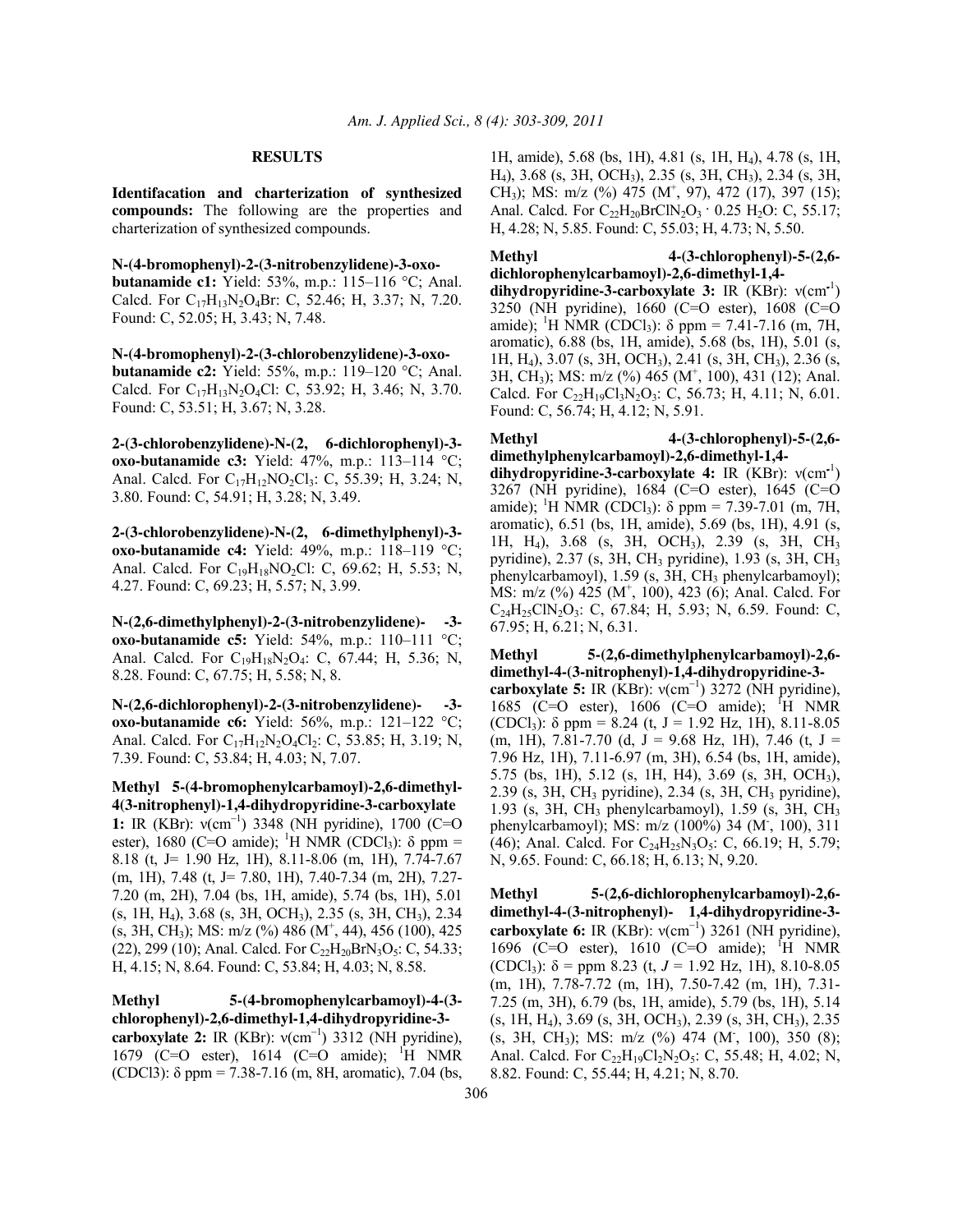**Pharmacological activity:** The calcium channel blocking (CCBA) of 1, 4-DHP derivatives 1-6 was determined using PCASM assay (Moritz *et al*., 2006). The CCBA results of tested compounds are shown in Table 2.

## **DISCUSSION**

**Properties of synthesized compound:** The prepared compounds are white or light yellow crystalline solids, soluble at room temperature in acetone and chloroform, by heating in lower alcohols, benzene, toluene and xylene and insoluble in water. The structure, molecular formulae, molecular weights, melting points and yields of the new 5-phenylcarbamoly derivatives are presented in Table 1, the results shows that the molecular weight of the prepared compounds were ranged between 424.91 - 476.30, the melting points between  $108-251^{\circ}$ C and a good yield of synthesized compounds was obtained which ranges between 53.7-75.3%.

**Pharmacological activity:** Whereas compounds 1-2 failed to show any blocking activity in the PCASM assay, the compounds 3-6 were found to be active in different degrees in Table 2. The results observed indicated that both compounds 5 and 6 were the most active, as compound 5 and 6 showed a calcium channel blocking potency of  $6.46\pm0.07$  and  $6.35\pm0.10$ respectively. The observed antagonistic results for 5 and 6 are comparable with the standard calcium channel blocker verapamil which exhibited a blocking potency of 6.97±0.15 and the potency of m-nifedipine (7.48±0.05) (Moritz *et al*., 2006) was not achieved. On the other hand, the maximal antagonistic effect, expressed as a percentage  $E_{\text{max}}$  value, of  $106 \pm 5$ observed by verapamil and of  $101\pm1$  by m-nifedipine was not achieved by all derivatives, since the highest  $E_{\text{max}}$  results was found by 99 $\pm$ 1, observed for both compounds 3 and 5. The obtained results indicate that the calcium channel blocking activity of m-nifedipine maintains, even by substituting an ester moiety with an aromatic substituted amide moiety at C5-position. Furthermore, structure-activity relationships observed in the present study underline the important impact of the presence of 2,6-dimethyl-or 2,6-dichloro-substituents at phenyl ring of 5-phenylcarbamoyl moiety, since absence of both substituents or shifting of one substituent into 4-position led to completely inactive compounds. The calcium channel blocking activity results for the compounds 1 and 2 supported this hypothesis, where presence of brom at 4-position led to derivatives which failed to exhibit any blocking activity at porcine coronary artery smooth muscles, even with presence of a 3΄-chloro (or 3'-nitro)phenyl substitute on 1,4-DHP ring. Moreover, it has been observed that a 3΄-position of nitro-or chlor group necessitates the presence of a 2, 6-dimethyl- or 2, 6-dichloro substituents on the 5-phenyl carbamoyl moiety.

Table 1: Characteristics of the new compounds

 $c$  and  $\sim$ 

O O  $_{\rm H_2CO}$   $\sim$   $\sim$   $\sim$   $\sim$ 

R 1

> H R 2

| R <sup>1</sup>  | $R^2$            | Molecular Formula        | Molecular Weight | Melting Point (°C) | Yield $(\%)$ |
|-----------------|------------------|--------------------------|------------------|--------------------|--------------|
| NO <sub>2</sub> | -Br              | $C_{22}H_{20}N_3O_5Br$   | 426.25           | 217-219            | 63.6         |
| <sup>C</sup> l  | -Br              | $C_{22}H_{20}N_2O_3BrCl$ | 475.71           | 108-109            | 68.8         |
| C <sub>1</sub>  | $H_3C_1$         | $C_{22}H_{19}N_2O_3Cl_3$ | 465.76           | 250-251            | 73.3         |
| C <sub>1</sub>  | $H_3C$<br>$H_3C$ | $C_{24}H_{25}N_2O_3Cl$   | 424.91           | 230-231            | 53.7         |
| NO <sub>2</sub> | $H_3C$           | $C_{24}H_{25}N_3O_5$     | 425.38           | 213-214            | 55.5         |
| NO <sub>2</sub> |                  | $C_{22}H_{19}N_3O_5Cl_2$ | 476.30           | 233-234            | 75.3         |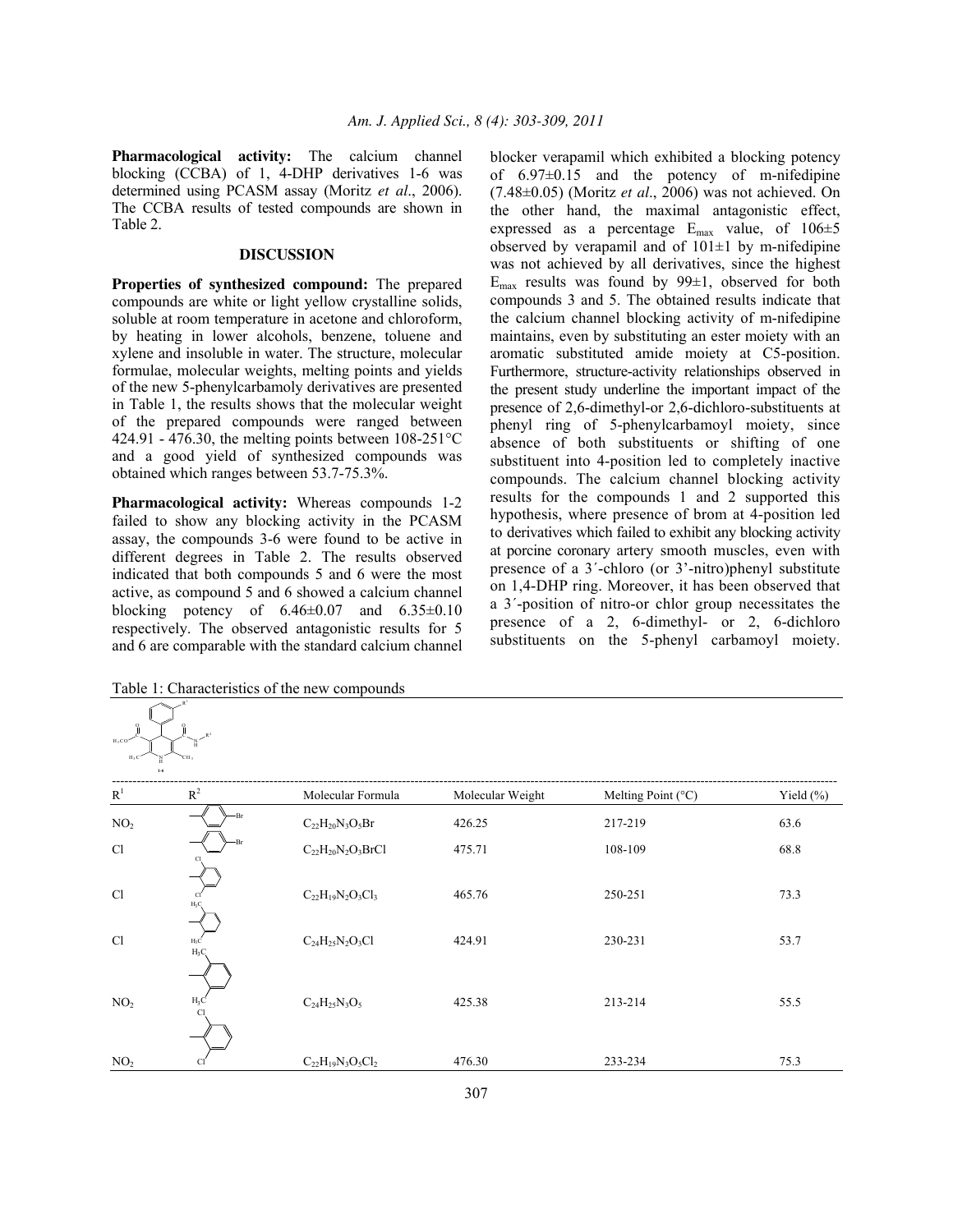|              | $R^{-1}$<br>$R^2$<br>H, CO<br>cн,<br>$H \cdot 0$<br>ĥ<br>$1 - 6$ |                                    |                         |                       |   |  |  |  |
|--------------|------------------------------------------------------------------|------------------------------------|-------------------------|-----------------------|---|--|--|--|
|              | R <sup>1</sup>                                                   | $R^2$                              | $pEC_{50}$<br>$\pm$ SEM | $E_{\text{max}}(\% )$ |   |  |  |  |
| No.          |                                                                  |                                    |                         | $\pm$ SEM             | n |  |  |  |
|              |                                                                  | $NO2$ 4-bromophenyl                | no effect               |                       | 3 |  |  |  |
| 2            | Сl                                                               | 4-bromophenyl                      | no effect               |                       |   |  |  |  |
| 3            | Сl                                                               | 2, 6-dichlorophenyl                | $4.37 \pm 0.10$         | $99 \pm 1$            | 5 |  |  |  |
|              | Cl                                                               | 2, 6-dimethylphenyl                | $5.37\pm0.10$           | $92+7$                | 3 |  |  |  |
| 5            | NO <sub>2</sub>                                                  | 2, 6-dimethylphenyl                | $6.46 \pm 0.07$         | $99 \pm 1$            | 5 |  |  |  |
| 6            |                                                                  | NO <sub>2</sub> , 6-dichlorophenyl | $6.35 \pm 0.10$         | $92+7$                | 4 |  |  |  |
| Verapamil    |                                                                  |                                    | $6.97 \pm 0.15$         | $106 \pm 5$           | 5 |  |  |  |
| m-Nifedipine |                                                                  |                                    | $7.48 \pm 0.05$         | $101 \pm 1$           |   |  |  |  |

Table 2: Observed calcium channel blocking activities for compounds 1-6

\*(Moritz *et al*., 2006)



Fig. 4: Lead compound m-Nifedipine and general structure of developed and studied compounds 1-6



Fig. 5: Cumulative concentration-response curves to verapamil and selected 5-phenylcarbamoyl derivatives 4-6

 The combination of such substitutes was realized in compound 5 and 6 which were found to exhibit the highest calcium channel blocking potency (6.46±0.07) and  $(6.35\pm0.10)$ , respectively.

 Since compounds 4-6 were moderate to high potent in relaxing porcine coronary arteries, a cumulative concentration-response curves to both compounds was established to further investigate whether a competitive antagonism is present or not. The antagonist potencies and maximal responses are summarized in Table 2. The effects were not different in tissues with endothelium compared to those without endothelium. The most potent vasodilator was compound 5 which showed a vasodilator effect similar to that of verapamil, the standard antagonist of test model used in the present study (Fig. 4 and 5).

 Vasodilator effects to compounds 4-6 were not inhibited by the estrogen receptor antagonist ICI 182,780 (10 μM), neither in endothelium-intact nor in endothelium-denuded arterial rings (not shown), indicating that relaxation effects were observed only through a competitive antagonistic interaction of tested compounds with calcium channels of porcine coronary artery smooth muscles.

#### **CONCLUSION**

 The obtained results reveal that a modification of an ester moiety in m-nifedipine through a replacement with an aromatic substituted amide led to a new class of 5-phenylcarbamoyl derivatives of 1, 4-DHPs with calcium channel blocking activity in porcine coronary arteries. Although some of the developed compounds possess maximal effects comparable to m-nifedipine. Since amides are known to be more resistant to metabolizing enzymes than their corresponding esters, the developed compounds in the present study will predicatively show an increased metabolic stability and consequently longer duration of actions compared to mnifedipine and could be, therefore, suitable candidates for further optimization to be evaluated as a new class of antihypertensive drugs.

 On the other hand and due to their expected higher lipophilic character, continuous research efforts are required to investigate their cardiovascular profile. Furthermore, additional modifications of the titled compounds are needed to allow pharmacological investigations of their effects in the central nervous system, e.g., cognitive disorders, as there are considerable evidences that calcium is an important factor for the induction of epilepsy and calcium channel blockers, especially of 1,4-DHP with high lipophilic character, proved to be effective against the whole range of convulsive procedures including electro and Pentylenetetrazole (PTZ) convulsions (Ghasemi *et al*., 2010; Shafiee *et al*., 2004). The latter pharmacological investigations are required to prove the potential of